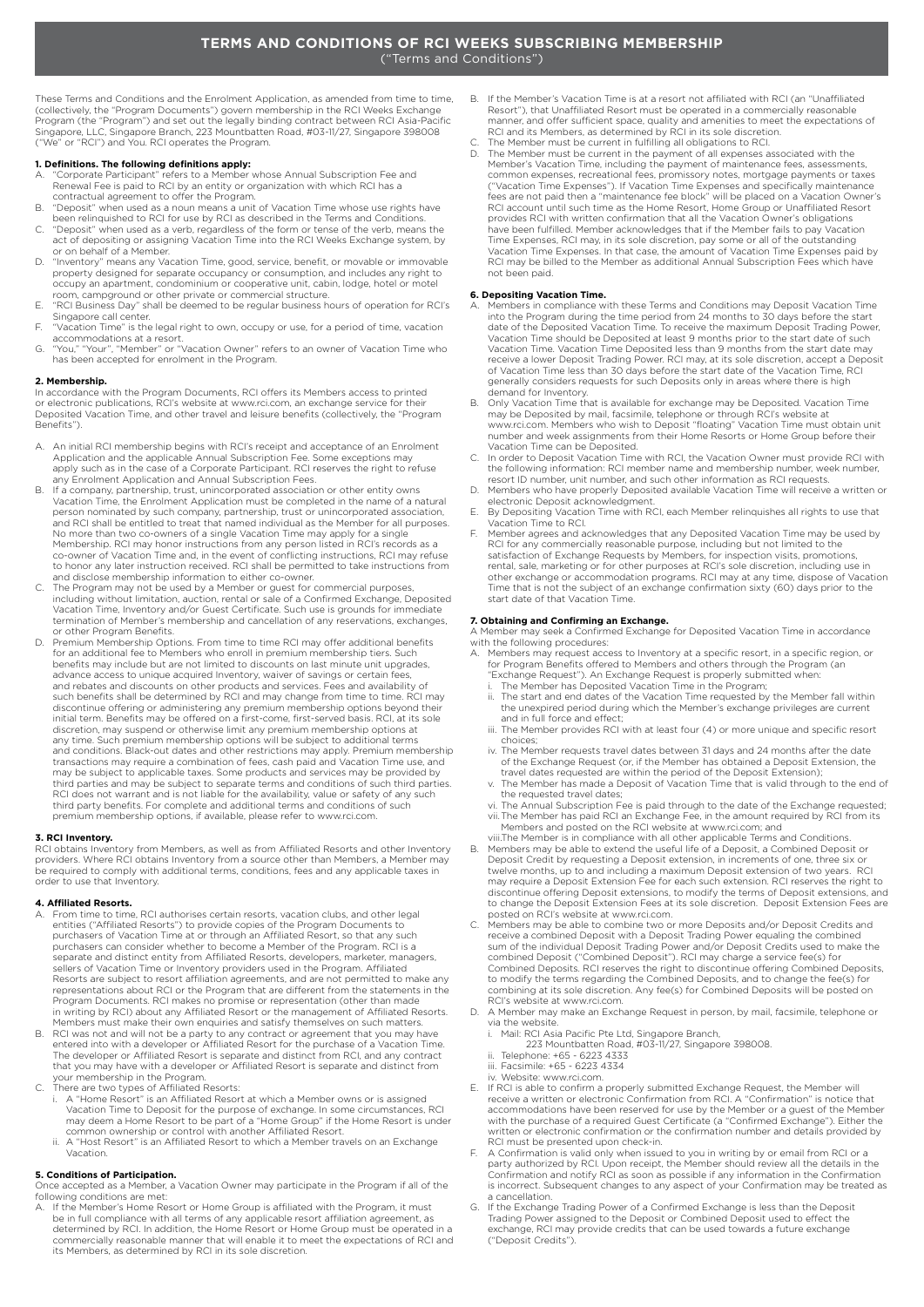Members with the applicable Deposit Trading Power who make an Exchange Request into their Home Resort or Home Group, receive priority over other Members who do not own Vacation Time at that Home Resort or Home Group.

### **8. Exchange System Priorities.**

- A. "Deposit Trading Power" is the value assigned by RCI and assigned to a unit of Vacation Time upon Deposit of such Vacation Time, or the value derived when combining. Deposit Trading Power may vary from Deposit to Deposit and from year to year (based on the criteria set out at Section 8(E) below).
- B. RCI, at its sole discretion, may reevaluate the value assigned to a unit of Deposited Vacation Time. Upon such reevaluation if the value assigned to the unit of Deposited Vacation Time has increased the Deposit Trading Power of such unit or the associated Combined Deposit or Deposit Credit may be adjusted accordingly.
- C. "Exchange Trading Power" is the value required to obtain the use of a particular unit<br>of available Vacation Time. Exchange Trading Power is subject to change based on<br>system activity and the factors listed in Section 8
- Trading Power of the Vacation Time. D. In fulfilling an Exchange Request, RCI will compare the Deposit Trading Power to the Exchange Trading Power of the Vacation Time the Member would like to obtain. If the Exchange Trading Power is less than or equal to the Deposit Trading Power, then<br>an exchange may occur, subject to terms of the Program Documents.<br>E. In deriving Deposit Trading Power and Exchange Trading Power RCI
- factors as:
	- i. the demand, supply, classification, grouping, and utilization of the Vacation Time and the Affiliated Resort and geographic regions associated with the Vacation Time;
- ii. the seasonal designation of the Vacation Time;<br>iii. the size and type of the unit (i.e., number of bedrooms, kitchen type and maximum/<br>private occupancy of the physical unit);
- iv. comment card scores that RCI compiles from comments submitted by Members who visit the Affiliated Resort;
- and visit the Almiated Resort,<br>the date of Deposit and the start date of the Deposited Vacation Time.
- F. RCI may at its sole discretion enter into agreements with Affiliated Resorts to assign Deposit Trading Power to certain units of Vacation Time based on an assigned average Deposit Trading Power for such units.
- G. In addition, Inventory is shared regionally to facilitate Member Exchanges. RCI may set aside Deposited Vacation Time to match regional Reservation requests and other anticipated demands.
- H. RCI may enforce any restrictions on Exchanges required by Affiliated Resorts and/ or Inventory providers that RCI, in its sole discretion, deems reasonable. Restrictions may include, but are not limited to, prohibiting Members or their guests from exchanging into the same resort more than once in a specified period, prohibiting exchanges from or to all or designated resorts located in the same geographic area or region as an Affiliated Resort, minimum age requirements or requirements for mandatory all-inclusive resorts and/or all-inclusive packages (as set out in Section 11(D) below).

- **9. Limitations on RCI's Ability to Fulfill Particular Exchange Requests.**<br>A. RCI's ability to confirm a specific Exchange Request depends upon such factors as but not limited to the Vacation Time Deposited by Members, restrictions imposed by Affiliated Resorts and other Inventory providers, exchange system priorities, promotional programs and the Deposit Trading Power of a Member's Vacation Time. RCI therefore cannot guarantee specific resort choices, travel dates, or types or sizes of accommodations. Neither RCI nor any Affiliated Resort personnel represent that specific resort choices, travel dates or types or sizes of accommodations can be
- guaranteed through the Program. B. Members are encouraged to submit Exchange Requests as far as possible in advance of requested travel dates. Members are also encouraged to request seasons and unit occupancies that are the same or similar as the season and unit occupancy of their Deposited Vacation Time. If the requested travel dates, resort choices and/or designated number of bedrooms are not available, Members may be offered alternative choices based upon availability.

### **10. Fees Due to RCI.**

Each Member agrees to make certain payments to RCI, in an amount determined by RCI,<br>in exchange for the Program Benefits. The payment of all fees due to RCI is a condition<br>of renewal or reactivation of membership. RCI rese

- reactivate any membership, at its sole discretion. All Program fees must be paid when due. A. Members must pay, or a developer or Affiliated Resort must pay on a Member's behalf, an annual subscription fee to RCI for membership in the Program ("Annual Subscription Fee").
- B. Members may renew or extend their memberships by forwarding to RCI the applicable Subscription Fee in the amount posted on www.rci.com. Members may opt to enroll in
- a program to automatically renew their Subscription Fee. C. If a Member fails to submit the applicable Renewal Fee within one hundred and twenty (120) days after the initial membership period expires, RCI reserves the right to charge the Member Reinstatement Fee in addition to the applicable Renewal Fee.
- D. During the Membership period, Members are responsible for payment to RCI of all other fees described in these Terms and Conditions, as well as any other applicable fees, in the amounts set by RCI for its Members and disclosed on its website at www.rci.com.
- E. RCI in its sole discretion may charge Members in their local currency and may further<br>require payment in such local currency. Fees may vary from time to time due to the<br>inclusion of applicable government charges or taxe fees or prices

# **11. Obligations and fees due to others**

- A. Affiliated Resorts and Inventory providers may impose their own limitations, by-laws<br>and rules regarding occupancy limits for particular accommodations, resort behavior,<br>and other issues. Each Member and/or guest must c
- Inventory providers' limitations , by-laws and rules.<br>B. You and your guests must comply with check-in and check-out times. Unless a Member<br>• and/or guest informs the check-in desk at a particular Affiliated Resort or th provider that they anticipate checking in later than the arrival time designated within a Confirmation, the arriving Member or guest risks forfeiture of such confirmation and the Deposit used to make such confirmation.
- C. Members and guests are responsible for occupying and using any accommodations<br>into which they or their guests have exchanged, or to which Members or guests<br>otherwise have access, in a responsible, careful and secure man with the rules and regulations of the Affiliated Resort or Inventory provider. Members and guests are responsible for the payment of any applicable taxes, port charges,<br>gratuities, personal expenses, utility charges, security deposits, and other fees or<br>charges levied with respect to Vacation Time at an Affi Members are ultimately responsible for any damage, theft or loss, and/or expenses
- incurred or caused by themselves and/or their guests. D. If a Member's Exchange Request is confirmed for Vacation Time at an all-inclusive resort or for an all-inclusive package the Member understands that use of that Confirmed Exchange may require payment of additional fees to the all-inclusive resort<br>for food, beverages or other amenities (the "All-Inclusive Fees"), under the separate<br>terms and conditions set by that Affiliated Resort All-Inclusive Fees, terms and conditions are determined solely by the Affiliated Resort or Inventory provider, and are subject to change at any time. The Affiliated Resort or Inventory provider may require payment for All-Inclusive Fees before or upon check-in. Member acknowledges responsibility for confirming in advance with the Affiliated

Resort or Inventory provider whether such All-Inclusive Fees apply and agrees to be liable to pay such All-Inclusive Fees.

# **12. Withdrawing Vacation Time.**

Members may request withdrawal of Deposited Vacation Time from the Program, which

- RCI may withdraw at its sole discretion and only if: A. i. any Vacation Time or a portion thereof, whether used as part of a Combined Deposit
- or otherwise has not been assigned to another Member or other third party by RCI; ii. the Member has not received an Exchange Confirmation as a result of the Deposited Vacation Time, Combined Deposit or Deposit Credit or any portion thereof; and iii. subject to the Affiliate's consent.
- B. Once withdrawn, Vacation Time may not be re-Deposited unless RCI chooses, in its sole discretion, to accept such re-Deposit. Fees for re-Depositing may be applicable.

**13. Losing the opportunity to exchange Vacation Time.** There are some circumstances in which Members can lose the opportunity to exchange Vacation Time they have Deposited with RCI:

- A. A Member may lose the use of Deposited Vacation Time, and be ineligible to receive a confirmed Exchange for that Deposited Vacation Time, if the Member does not properly submit an Exchange Request and/or does not accept an alternative available resort choice and/or travel date within twenty-four (24) months after the start date of the Deposited Vacation Time (or, if the Member has obtained a Deposit Extension, within 36 months of the start date of the Deposited Vacation Time).
- 
- B. A Member may lose the right to exchange Vacation Time if<br>
(i) the Affiliated Resort, its developer or owners' association or Inventory provider<br>
fails or is unable to perform any contractual obligations to RCI; or<br>
(ii)
- C. RCI reserves the right (without providing a refund or credit) to cancel a Confirmation,<br>cancel an Exchange Request, or otherwise deny the exchange privileges of any<br>Member whose payment is rejected by the Member's bank who has failed to meet the obligations described herein.
- Cancellation, termination or suspension of a membership pursuant to Section 23

**14. Trading Power Protection.** "Trading Power Protection" offers Members the opportunity to protect only the value of the Deposit Trading Power of the Deposit used to make a Confirmed Exchange. In the event a Confirmed Exchange is cancelled or modified for any reason the full Deposit Trading Power of the Deposit used to make the Confirmed Exchange is restored to the Member's account. Trading Power Protection may be purchased at a cost of fifty nine dollars (\$59.00 SGD) up to thirty (30) days from the date a Confirmed Exchange is made with RCI, provided such<br>purchase date of Trading Power Protection is more than fourteen (14) days from the start<br>date of the Confirmed Exchange. Trading Power Protection may be cancelled for a refund before the close of the next business day after the date of purchase. Under no circumstances may Trading Power Protection be purchased fourteen (14) days or less from the start date of the Confirmed Exchange.

# **15. Unavailability or Problems with a Confirmed Exchange.**

- A. After a Confirmed Exchange is issued, if the Confirmed Inventory becomes unavailable<br>due to continued or unauthorized use by an occupant or overbooking at the Affiliated<br>Resort or Inventory provider, or for any reason o same geographic vicinity or a similar location. RCI shall have no additional liability to the Member once it makes commercially reasonable efforts to locate and offer such
- alternate accommodations to the Member. B. If RCI is prevented, hindered or delayed in the performance of any obligation to a Member (including, but not limited to, providing lodging or other accommodations) due to an Event of Force Majeure, then RCI shall be excused from further performance upon notice to the affected Member stating the reason for such nonperformance,<br>without obligation to refund or return any amounts that were paid by the affected<br>Member before such notice. The term "Event of Force Majeure" earthquake, storm, flood, declared or undeclared war, revolution, insurrection, riot, act of piracy, act or threatened act of terrorism, sabotage, blockade, embargo, accident, epidemic or quarantine;

(ii) action by a governmental authority, a court, appointment of a receiver or mortgagee in possession, or an assignment for the benefit of creditors; (iii) a strike, lockout or other labor unrest resulting from any cause and whether or not the demands of the employees involved are reasonable or within RCI's power to concede; or

(iv) any other cause or circumstance beyond RCI's reasonable control.

C. RCI does not own or operate Affiliated Resorts and is not liable for their description, services and/or presentation. Complaints about accommodations or services provided at an Affiliated Resort or Host Resort or by an Inventory provider should be made at the earliest opportunity to a person of authority at the Affiliated Resort or Host Resort<br>or Inventory provider. If this does not produce a satisfactory result, the Member should<br>contact as soon as possible the RCI help de where this simple procedure has not been followed.

# **16. Transfer of Membership.**

Subject to RCI's approval, a Member may transfer the remaining term of his/her Program membership to a person permanently acquiring that Member's Vacation Time. A. The transferring Member must submit to RCI a completed Membership Transfer

- Application, by mail and pay the applicable fee for each such transfer. B. If the Member has Deposited Vacation Time for dates that will occur after the sale or
- transfer, the transferee must honor the obligation to provide RCI or its designee with the exclusive use of the Vacation Time for that period. The transferee must sign and submit a current Enrolment Application Form, accepting these Terms and Conditions (as may be amended).
- C. RCI may approve or reject the transfer, at its sole discretion. If it rejects the transfer, RCI will refund the transfer fee paid.

# **17. Member Cancellation of a Confirmed Exchange.**

- A Member may cancel or change a Confirmed Exchange online, by notifying RCI by<br>telephone or in person at a RCI office. A Guest cannot cancel a Confirmed Exchange.<br>A. Upon cancellation, the Deposit Trading Power of the Memb
	- i. If a Member makes a Confirmed Exchange three (3) or more days prior to the start date and the Confirmed Exchange is cancelled before the end of the next Business Day, the Member will receive a full refund of the Exchange Fee paid and the full
	- Deposit Trading Power used to make such Confirmed Exchange; or<br>ii. If a Member makes a Confirmed Exchange three (3) or more days prior to the start<br>date and the Confirmed Exchange is cancelled after the end of the next Bus Day, and the Member has not purchased Trading Power Protection for the<br>Confirmed Exchange being cancelled, the Member shall not be entitled to any<br>refund of the Exchange Fee paid. The Deposit, Deposit Credit or portion the used to make the Confirmed Exchange shall be redeposited into the Member's RCI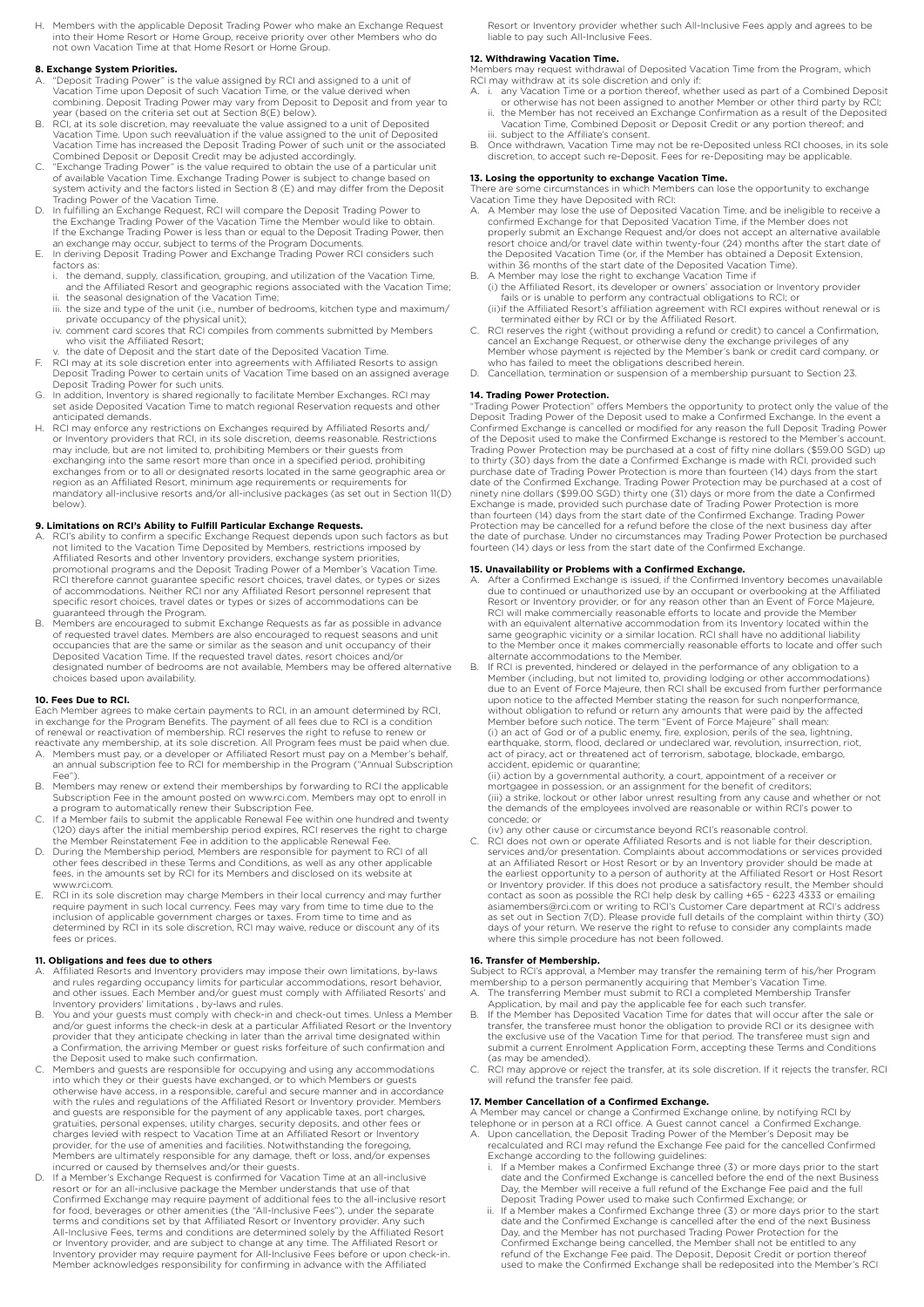account and the Deposit Trading Power of such Deposit, or portion thereof may be recalculated based on the date of the cancellation unless the Member has purchased Trading Power Protection; or

- iii. If a Member makes a Confirmed Exchange two (2) or less days prior to the start date and the Member has not purchased Vacation Protection for the Confirmed Exchange being cancelled, and the Confirmed Exchange is cancelled the Member shall not be entitled to any refund of the Exchange Fee paid regardless of when the cancellation occurs. The Deposit, Deposit Credit or portion thereof used to<br>make the Confirmed Exchange shall be redeposited into the Member's RCI account<br>and the Deposit Trading Power of such Deposit, Deposit Credit may be recalculated based on the date of the cancellation. unless the Member has may be recalculated based on the date of the cancellation.
- purchased Trading Power Protection. B. Except as otherwise stated in these Terms and Conditions, when cancellation occurs prior to the start date of a Confirmed Exchange, the Member may request another<br>exchange without making an additional Deposit. The then current Deposit Trading<br>Power, Exchange Fees and policies will apply.

**18. Alternative Inventory.**<br>From time to time, RCI will obtain from third parties, and make available to Members, certain alternative Inventory, such as cruise accommodations. Use of alternative Inventory may require a cash payment from the Member and are provided subject to and in accordance with terms and conditions of the relevant alternative Inventory provider or supplier.

### **19. Guest Certificates.**

By obtaining Guest Certificates, Members may give Confirmations or the right to request<br>an Exchange for Deposited Vacation Time to a friend or family member.<br>A. A Member may purchase the Guest Certificate from RCI at the

- specified on RCI's website at www.rci.com. A Guest Certificate will be issued in the name of a designated guest, and sent to the Member. Guest Certificates may only be used by the individual(s) named on the Guest Certificate and their accompanying guests and may not be used by persons under the age of twenty-one (21). A Guest<br>Certificate allows the use of a Confirmed Exchange and other applicable RCI services.<br>The Guest Certificate fee is non-refundable once the Gue
- B. In order to obtain a Guest Certificate, you must have renewed your RCI membership for the period covered by the Guest Certificate, and the membership must not have been terminated. Member acknowledges and undertakes the responsibility of forwarding all RCI correspondence and information regarding Guest Certificates and
- confirmations to the guest. C. Guest Certificates are non-transferable and may not be used for any commercial purpose, including without limitation auction, rental or sale. Their use is subject to any conditions, restrictions or limitations which may be imposed by the Affiliated Resort or Inventory provider.
- D. Members are liable for all acts, omissions and/or defaults of their guests and for any damage caused or expenses incurred by their guests while using any Vacation Time in the Program .
- E. RCI reserves the right, in its sole discretion (without refund or credit) and without limitation to revoke a Confirmed Exchange or Guest Certificate, terminate or suspend the membership of the relevant Member, or deny access to any of the products or services offered in connection with membership if a Member and/or the Guest or holder of Guest Certificate breaches these Terms and Conditions.

### **20. Representations and Acknowledgments by Member.**

By enrolling in or utilising the Program, the Member acknowledges, represents and warrants to RCI as follows:

- A. The Member and all persons signing the Enrolment Application for Member have full power and authority and have been duly authorized to enter into and perform or cause performance of Member's obligations under the Program Documents. If applicable, the Member has obtained all necessary approvals of its controlling entities, including but not limited to owners or owners associations, Boards of Directors and lenders.
- B. The Member and all persons signing the Enrolment Application represent that their decision(s) to purchase Vacation Time at any Affiliated Resort was based primarily upon the benefits to be gained from the ownership, use and enjoyment of such Member's Vacation Time at the Affiliated Resort, and not on the anticipated Program Benefits.
- C. By Depositing Vacation Time or allowing it to be Deposited on the Member's behalf, the
	- Member represents and warrants to RCI that: i. the Member has or will have the legal right to use and assign the use of the Deposited Vacation Time and all other resort amenities to which such Member has
- access;<br>ii. the De ii. the Deposited Vacation Time has not been and will not be assigned, offered or made available to any third party by Member;
	- iii. the physical accommodations in which the Member owns Vacation Time are in good and usable condition; and
- iv. all Vacation Time Expenses have been paid or will be paid by the Member when due.<br>D. To the best of the Member's knowledge, none of the following has been designated as,<br>or is, a terrorist, a "Specially Designated Nati
- Office of Foreign Assets Control, or otherwise: the Member; the Member's guests; if the Member is an entity, the Member's owner(s), officers, managers, directors or employees.
- E. All written information the Member submits to RCI about the Member's Home Resort, Member, Vacation Time and Vacation Time Expenses is true, accurate and complete, containing no misrepresentation of any material fact, and omitting no material fact necessary to make the information disclosed not misleading under<br>the circumstances. Any misrepresentation by the Member is grounds for immediate<br>termination of the Member's membership in the Program, at RCl's sole discreti
- may offer products and services through solicitations and advertisements made by mail, email, telephone (including automated dialing equipment and prerecorded messages), facsimile machine or other means. The Member hereby expressly consents to receive such solicitations and advertisements from RCI, its affiliates and third parties at the telephone and facsimile number(s), and mailing and email address(es) provided by the Member to RCI. The Member acknowledges that such consent and request to receive solicitations continues, whether or not the Member's membership is terminated or expires, for the maximum period of time permitted by law or until the Member
- expressly withdraws such consent. If you do not wish to be contacted for promotional<br>or marketing offers please call, email or write to us using the details at Section 7(D).<br>G. Member acknowledges that RCI's privacy policy
- 
- i. authorizes its Home Resort, Home Group, or any Affiliated Resort or other applicable<br>entity, to release to RCI any information RCI requests related to such Member's<br>payment or lack of payment of any Vacation Time Expens Member's membership is terminated or expires, for the maximum period of time permitted by law or until the Member expressly withdraws such authorization.
- iii. Understands and authorizes RCI to monitor and/or to record conversations between the Member and RCI representatives, for training, quality control, and other lawful purposes.

H. Each Member acknowledges that Inventory into which the Member exchanges may differ in unit size, design, furnishings, amenities, facilities and accessibility for individuals with disabilities from the accommodations of the Member's Vacation Time. Each Member acknowledges that it is the sole responsibility of the owner, lessor, lessee or operator of any Affiliated Resort, Inventory provider or other accommodating party, and not the responsibility of RCI, to ensure that its accommodations, facilities and amenities are accessible to and usable by individuals with disabilities in compliance with all applicable state, federal and local laws.

### **21. Indemnification.**

The Member will indemnify, defend and hold harmless RCI, together with its officers, managers, employees, directors, shareholders, agents, representatives, corporate affiliates and the predecessors, successors and assigns thereof (the "Indemnitees"), to the fullest<br>extent permitted by law, from and against certain losses and expenses.<br>A. Member will indemnify, defend and hold the Indemnitees ha

- permitted by law, from and against all losses and expenses, incurred by any Indemnitee for any investigation, claim, action, suit, demand, administrative or alternative dispute resolution proceeding, relating to or arising out of any transaction, occurrence or service at a resort, or involving personal injur for damages to compensate for property damage or personal injury if a court of competent jurisdiction makes a final decision not subject to further appeal that the Indemnitee was negligent, engaged in willful misconduct and/or intentionally caused such property damage or bodily injury.
- B. Member will respond promptly to any matter described in the preceding paragraph, and defend the Indemnitee. Member will reimburse the Indemnitee for all costs of defending the matter, including reasonable legal fees, incurred by the Indemnitee if Member's insurer or Member does not assume defence of the Indemnitee promptly when requested, or separate legal counsel is appropriate, in RCI's discretion, because of actual or potential conflicts of interest. Indemnitee has the right to retain counsel of its choosing. RCI must approve any resolution or course of action in a matter that could directly or indirectly have any adverse effect on RCI, or could serve as a precedent for other matters.

# **22. Withdrawal of Program Benefits due to condition or conduct of Resort. RCI may withdraw any or all Program Benefits.**

- A. RCI may withdraw the use of Vacation Time at Affiliated Resorts and any Inventory provider, or suspend or terminate the affiliation of Home Resorts or Home Groups, at its sole discretion, if:
- i. the Affiliated Resort or Inventory provider is not operated in a manner that enables it to meet its obligations or is otherwise not in compliance with applicable laws, rules, regulations, policies or procedures;
- ii. the Affiliated Resort or Inventory provider is destroyed or condemned or otherwise not fit for use;
	- the Affiliated Resort or other Inventory provider becomes unable to pay its debts as they fall due or becomes insolvent or makes a composition with or an assignment for the benefit of its creditors; or
- iv. passes or there is presented any order, resolution or petition for its liquidation, administration, receivership or like proceeding; v. proposes a voluntary arrangement or is a party to any proceeding for the
- reorganisation or for the adjustment or relief of any of its debts; vi. has a receiver or trustee appointed over all or a substantial part of its assets; or

vii.is a party to any proceeding seeking its dissolution or its full or partial liquidation; viii.the contractual agreement between RCI and an Affiliated Resort or an Inventory provider, is terminated or expires or a transfer in a controlling interest in the Affiliated Resort or Inventory occurs.

- ix. RCI terminates the operation of the Program. B. If RCI cancels a Confirmed Exchange at any such Affiliated Resort or Inventory
- provider, then Section 15 above will apply. C. If RCI suspends or terminates the membership of any Member who owns Vacation Time at an Affiliated Resort, that Member may not be permitted to renew or reactivate his or her membership.

# **23. Cancelling a Membership.**

- A. A Member may cancel a membership at any time by notifying RCI by telephone or in accordance with the notice provisions set forth in Section 25(D) below. If applicable, RCI shall refund the Member's Annual Subscription Fee or Renewal Fee less the amount for the utilized membership period and subject to any discounts provided to the Member at the time of enrolment or renewal. RCI may also cancel any Confirmed<br>Exchanges or Confirmed Reservations that are scheduled to occur after the date of the<br>membership cancellation, without refunding any Exchange Fe
- released by RCI at its sole discretion. B. Membership automatically ceases if a Member fails to renew within 120 days following the expiration of the Membership. If a former Member seeks reinstatement as a Member, RCI will require payment of the Annual Subscription Fee, and in its sole
- discretion may impose other requirements and fees as a condition of reinstatement. C. RCI, at its sole discretion, may suspend or terminate a Member's membership and rights to participate in the Program: i. upon the termination or expiration of the Member's membership;
	-
	- ii. for any breach of the Terms & Conditions or other requirements of the Program Documents;<br>iii if the Member
	- if the Member fails to cure the cause for a suspension within such reasonable time as
- determined by RCI; iv. upon termination of the affiliation with RCI of any Affiliated Resort at which the Member owns Vacation Time;
	-
- v. upon termination of the Program;<br>vi. upon any requirement to do so by any local, state or federal governmental entity (or<br>its equivalent if a foreign country) or by any laws, rules or regulations court of<br>competent juri RCI, Affiliated Resort or Inventory provider employees. viii.for any other reason in the sole discretion of RCI. D. If a Member's membership is suspended or terminated, the Member may not utilise
- the Program Benefits. Suspension or termination of membership may preclude,<br>without limitation, the Member from obtaining Confirmed Exchanges and RCI may<br>cancel any Confirmed Exchange and terminate any pending Exchange Req without any refund of fees or returning Deposited Vacation Time to the Member. Use<br>rights associated with Deposited Vacation Time will remain the property of RCI, unless<br>released by RCI at its sole discretion. In the event upon non-payment, all fees and other amounts owing or owed to RCI by the Member<br>shall be immediately due and payable to RCI. In the case of a suspension, the Member's<br>Program Benefits will remain suspended until all sums t RCI.
- E. Upon termination, RCI may, in its sole discretion, accept a request by the former Member to re-activate membership. RCI may require payment of a new Annual
- Subscription Fee, among other conditions. F. If RCI terminates the Program, all memberships shall terminate. Any refund of prepaid Annual Subscription Fees, if applicable, shall be calculated in accordance with Section 23(A) above.